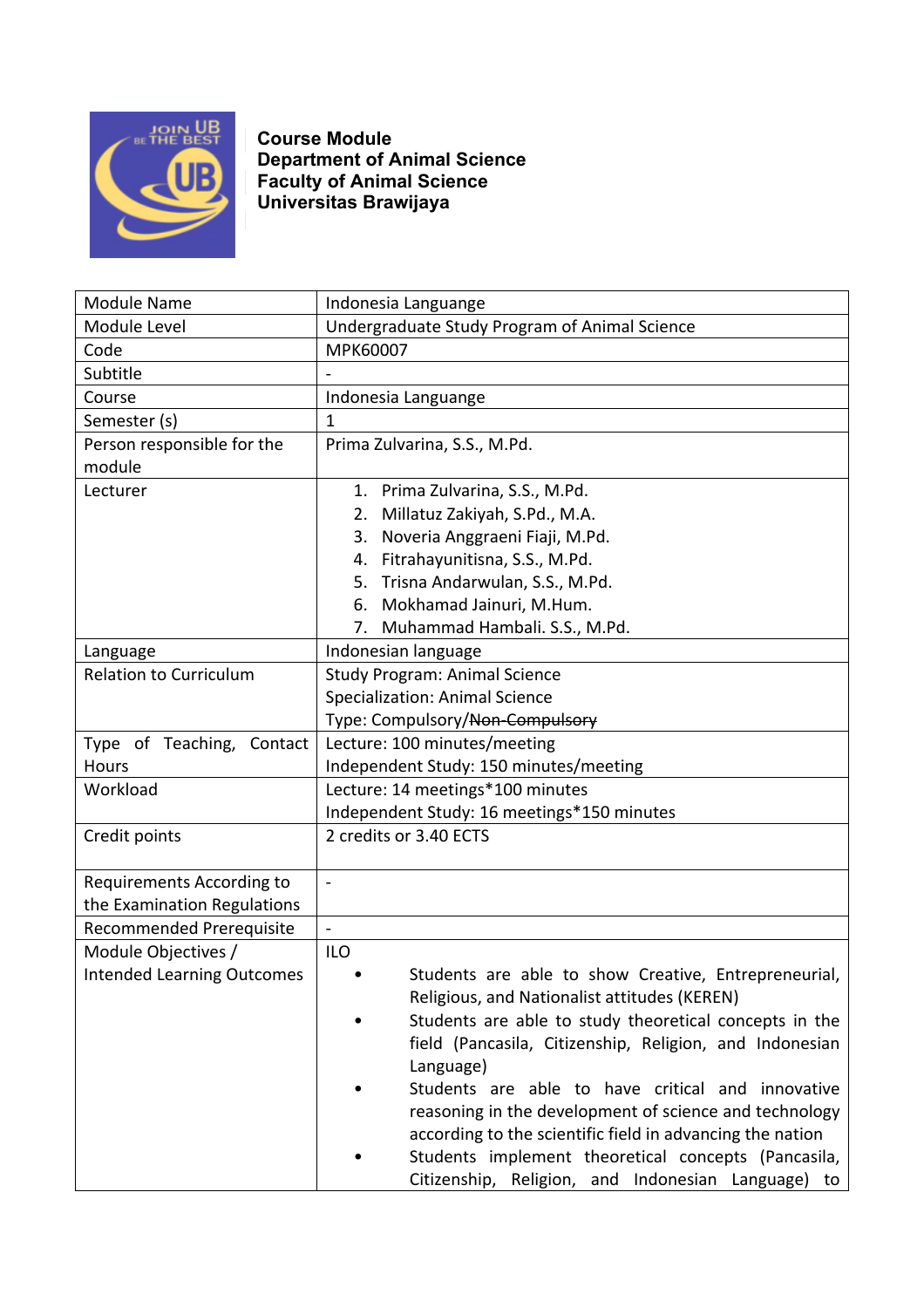|                              | improve the quality of life in society, nation, state, and<br>progress of civilization according to the scientific field<br>Students are able to build an attitude of moral<br>responsibility in the life of society, nation and state<br>consistently<br>Students are able to use critical and innovative<br>reasoning to improve literacy skills<br>Objectives:                                                                                                                                                                                                                        |
|------------------------------|------------------------------------------------------------------------------------------------------------------------------------------------------------------------------------------------------------------------------------------------------------------------------------------------------------------------------------------------------------------------------------------------------------------------------------------------------------------------------------------------------------------------------------------------------------------------------------------|
|                              | Indonesian Language is a Personality Development Course that<br>aims to instill the basic values of patriotism through the national<br>language. Specifically, understanding and applying good and proper<br>Indonesian language in academic writing in various scientific fields<br>is a means of developing science and technology that must be<br>mastered by students                                                                                                                                                                                                                |
|                              | Knowledge: to understand features of languages and choose and<br>apply features of Indonesian language in scientific forums                                                                                                                                                                                                                                                                                                                                                                                                                                                              |
|                              | <b>Skills</b><br>Cognitive<br>Able to evaluate and edit writings that are logical, systematic,<br>empirical, and verificative, and according to the proper grammar<br>and spelling                                                                                                                                                                                                                                                                                                                                                                                                       |
|                              | Phsycomotoric<br>Able to find ideas in writing scientific or popular works and<br>composing scientific or popular writing                                                                                                                                                                                                                                                                                                                                                                                                                                                                |
|                              | Competences<br>Students can learn spoken and written the Indonesian language<br>systematically and logically through scientific listening, reading,<br>writing, and speaking activities.                                                                                                                                                                                                                                                                                                                                                                                                 |
| Content                      | The history of the Indonesian language, the function and<br>1.<br>position of the Indonesian language<br>Variety of Indonesian,<br>2.<br>3.<br><b>Ethics and Aesthetics in Scientific Forums</b><br>Critical reading of texts (scientific fields)<br>4.<br>5.<br>Writing Quotations, Bibliography, and Plagiarism<br>6.<br>Indonesian Spelling and Dictionary<br>7.<br><b>Effective Sentences in Scientific Writing</b><br>8.<br>Paragraphs in Scientific Writing<br><b>Popular Posts</b><br>9.<br>10.<br><b>Concept of Scientific Work</b><br><b>Compiling Scientific Papers</b><br>11. |
| <b>Study and Examination</b> | Examination requirements: A minimum attendance of 80% to<br>—                                                                                                                                                                                                                                                                                                                                                                                                                                                                                                                            |
| Requirements and Forms of    | take the Final Exam                                                                                                                                                                                                                                                                                                                                                                                                                                                                                                                                                                      |
| Examination                  | The forms of the test: Multiple Choices/Essay/Group                                                                                                                                                                                                                                                                                                                                                                                                                                                                                                                                      |